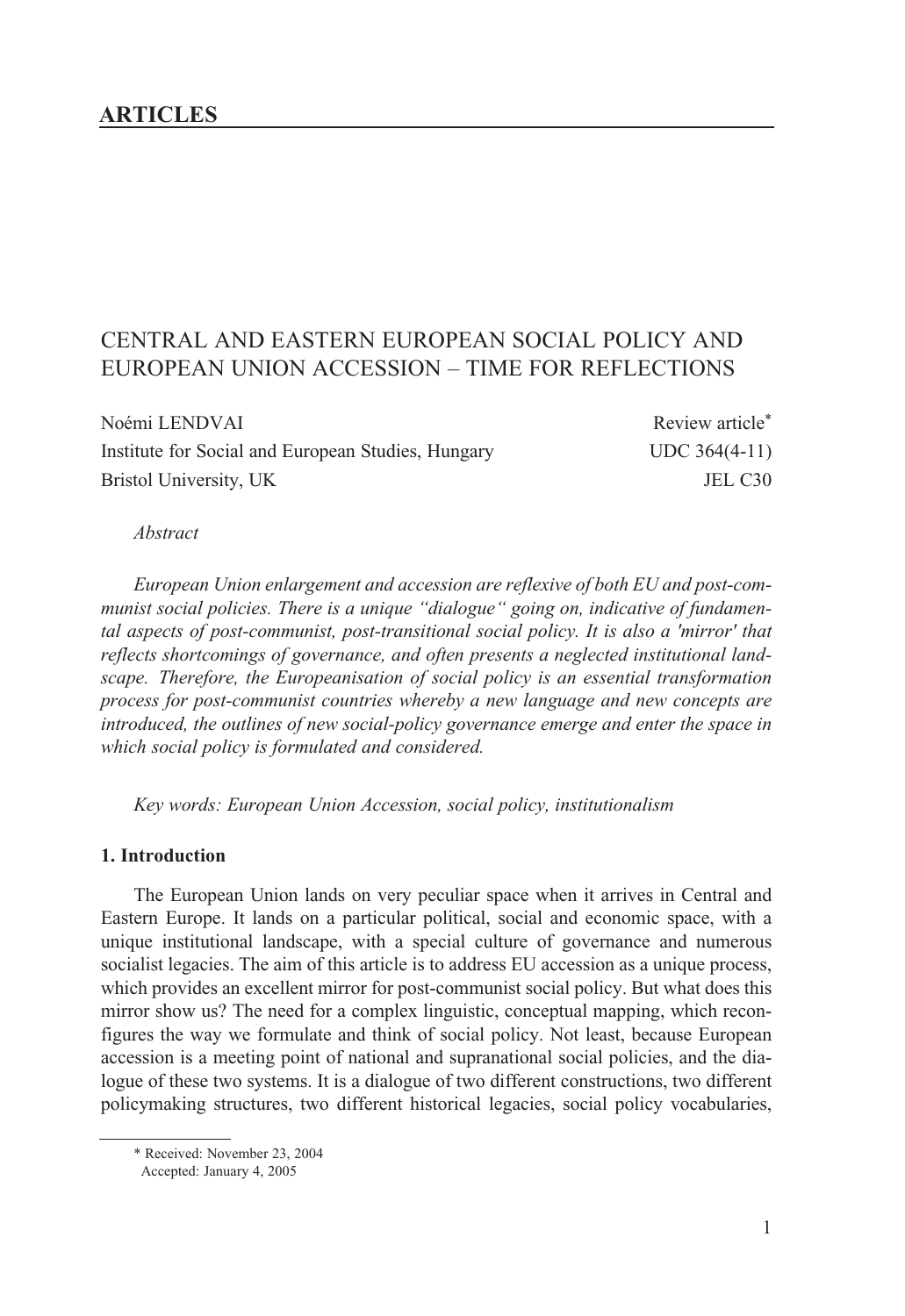with different understandings and meanings. It is a meaning-making process coupled with new politics: new boundaries and new borders, new inclusions and exclusion processes are generated, of which we know far too little.

### **2. Social policy versus competitiveness**

In Central and Eastern Europe the discourse of 'social policy versus competitiveness' is a new agenda, an agenda of the transformational politics. Social policy in Central and Eastern Europe has been formed by the economic discourse of market-making versus market-correcting policies. According to Zsuzsa Ferge, Central and Eastern Europe became an experimental field of the global market (Ferge, 2000). These countries, if her argument is accepted, were particularly exposed to neo-liberal economic and implicit societal policies. Deacon (1998; 2000) argues, however, that it was *not economic, but instead, political globalisation* that impacted heavily on social policy development in stern Europe, meaning global actors, such as the World Bank, promoting a particular social policy, driven by ideological reasons and views on how social policy should position itself in relation to the market. Similar to European level social policy, *post-communist* s*ocial policy was dominated by market-making features and seriously lacked market-correcting visions on social policy*. Price liberalisation was not followed by targeted support for those most hit by the drastic increase in the prices of fundamental goods; the increase of interest rates on mortgages did not continue to offer compensation for those taking on highly subsidized home loans before 1989, resulting in tens of thousands of families being threatened by homelessness. Marketisation of the pension and partially the health care system, the cut back in social security payments and benefits all served both to remove the burdens from the market in the form of cut-back public expenditures and to invite private investments into social services and infrastructures. Similarly to the development of social policy at the EU level, *social policy formulated in Central and Eastern Europe in the 90s has been closely linked to negative freedom*, and in EU context, negative integration. The same struggle seems to appear between liberal and social rights. The 'down the ladder' themes are taking place in post-communist countries as well. Social rights, despite having been constitutionalised, have been call into question and withdrawn.

### **3. Institutional capacities: institutional deserts and fragmented institutional structures**

Little attention has been given by the transition literature of social policy to the weak institutional capacities to formulate, to enforce, and to implement policies. Central and Eastern European states are relatively 'weak states': they have a limited capacity to collect taxes, to tackle the black or grey economy (a financially weak state), they are caught in a legislation trap: the Parliaments of these countries are swamped by massive legislative work, which puts a heavy burden on the whole horizon of the policy-making machinery (a weak regulatory state). As a result there are insufficient capacities to follow up, to evaluate, and to monitor the implementation of even major legislation.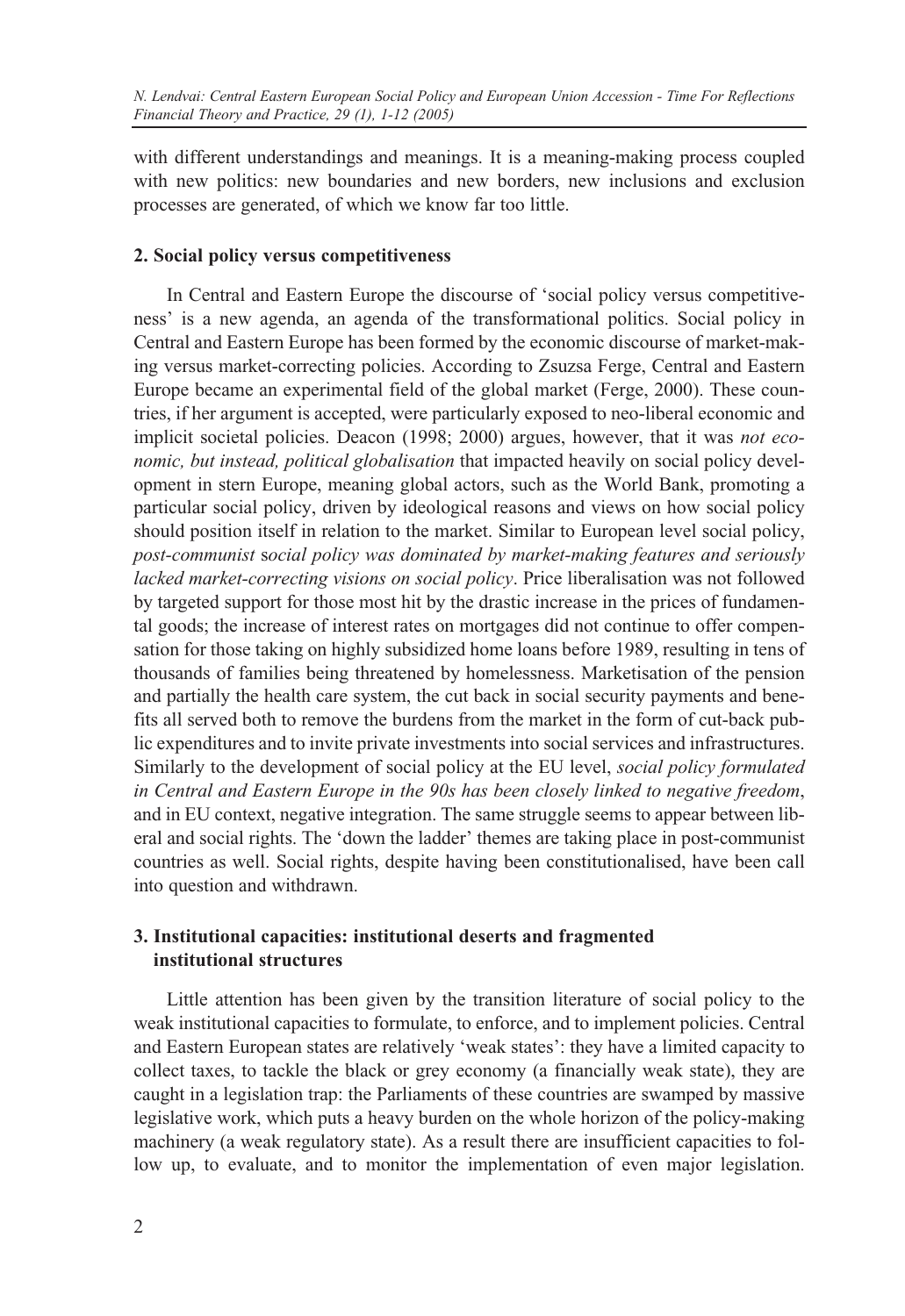Decentralisation further highlighted institutional weaknesses. All in all, "the most basic fact of all in assessing the reformulation of social policy in Central and Eastern Europe is that all institutions are weak, and as such the scope for negotiating binding agreements between contending interest groups is limited and fragile" (Standing, 1996:249).

Since social policy is closely linked both to the state-making (as a necessary authority to correct market failures and promoting public good) and market-making mechanisms (by negative integration, or negative social policy that is a social policy aimed at removing the boundaries of market competitiveness), the question of trade-offs between competitiveness and positive, interventionist social policy occupies the dynamics of both European integration and the transition process. Although the issues raised by the two processes are the same, they are occurring in very different circumstances. There has been no past of equity-efficiency choices in the framework of the market economy. In case of Hungary, the trade-off oriented arguments focus on what is called the 'premature welfare state' a concept by Kornai (1993). It is argued that compared to the level of economic development and the national GDP, as far as the fiscal capacity of the Hungarian welfare state is concerned, it is over-muscled. The level of welfare spending is not supported by economic performance, therefore it pre-empts the fiscal policy space and hinders investments and economic restructuring. Throughout the transition the economic and, it is probably fair to say, the political discourse were occupied by the tradeoff argument: social policy being a highly unproductive sector, the generous entitlements discourage market behaviour in households and reinforce paternalistic expectations. The conclusions drawn by economists and the actions taken by politicians were rather simplistic: instead of state-building, state-dismantling took place (Grzymala and Luong, 2002). Ever since then, the aspect of social policy as cushioning the social consequences of the transformational recession has been highly neglected. The discourse of social policy being a positive factor in economic growth and competitiveness through the improvement of human resources and the reduction of inequalities is not present, despite the fact that the welfare regimes in the ECE countries have played an important role in cushioning the blows of marketisation and privatisation, not to speak of the worst economic recession of the twentieth century (Kovács, 2002:199). The trade-off remains, throwing social policy onto the margins of general *high-politics*.

Kornai's concept highlights another point. The necessary reform of the premature welfare state is a key issue in the Hungarian and post-communist transition and consolidation. In his argument, a minimalist safety net, that is a residual social policy, is the antithesis of socialist paternalism (Gedeon, 1996). However, in non-ideological, and more technical terms the thesis is universalism and not paternalism. Universalism was rejected for all the wrong reasons. Economists urged a *cheap* welfare state while universalism was associated with socialist paternalism because it was regarded as wasteful and expensive. However, as Esping-Andersen argues, narrow targeting is inefficient for three reasons: first it is administratively costly (and moreover requires a 'strong state' in an institutional sense, which post-communist countries are not, for they have weak administrative capacities); second because it often fails its objective, that is to secure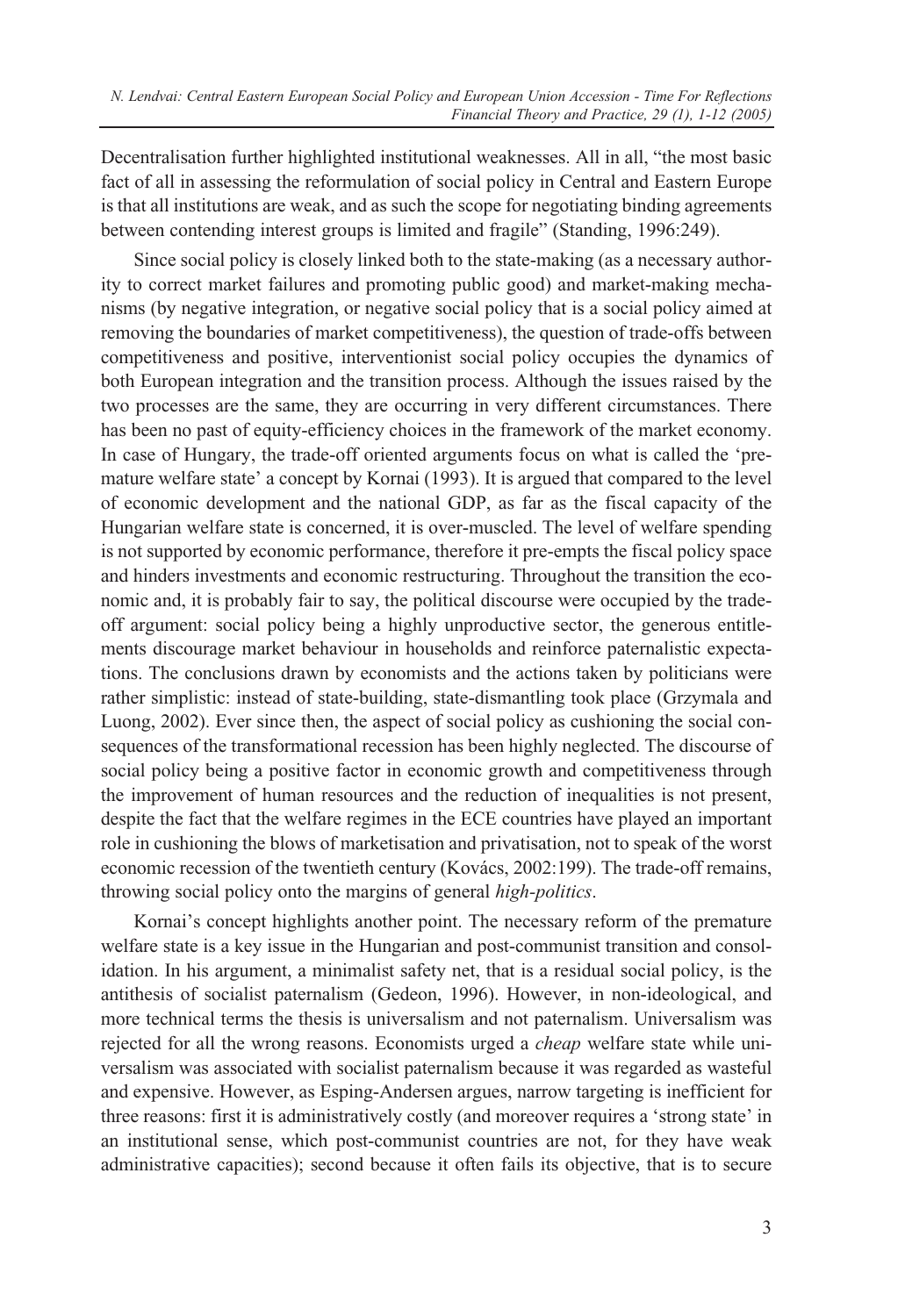adequate resources for those in need (again weak targeting capacities); and finally because it nurtures poverty traps (Esping-Andersen, 1996).

A fundamental societal feature of the transition in Central and Eastern Europe was what could be described as the termination of the existing social contract and the battle over what the new social contract should be about. The contour of the new contract was defined in rather negative terms: the withdrawal of state provisions and responsibility and the attack on the citizens' attitudes towards social provisions, the so-called *homo sovieticus* (according to the opinion by Janet and John about the cultural governance). The more explicit public debate over the social contract comes about at the time, mainly in the second half of the 90s when the politics of the transition is not about the distribution of the losses, but when economic recovery allows for distribution and redistribution of the gains. All in all, rhetoric – probably in the case of EU as well – seems to be a tool substituting for the social contract, or functioning as a 'quasi-contract'.

Both societal goals and social policy as instrument to pursue societal goals are in trouble. Concerning societal goals, values and norms, Ferge (2001; 125) notes that "the respect for basic "western" values like social integration, solidarity or distributive justice is absent from home public policy. Not even lip service is paid to them. This makes it difficult to put them on the agenda of public discourse". Societal values listed above have been de-legitimised, and not been reformulated. Policy formulation has not been driven by negotiated social or societal principles, but instead took place in a pragmatic, often rushed and ad-hoc manner. The lack of public discourse on fundamental societal principles leads to the *instrumentalisation* of social policy. In the Hungarian example, it could be argued that in the first waves of reforms, the conservative government (1990- 1994) instrumentalised social policy for the sake of political legitimation. That meant a status-quo-oriented approach with delayed reforms. The second, socialist-liberal coalition government (1994-98) instrumentalised social policy for the needs of economic policy and launched a strong neo-liberal ideological attack – in the form of a forceful moral agenda - on the welfare state and paternalism. The shock therapy in 1995 involved the most radical cutbacks, which was partly reversed by the Constitutional Court. The third, conservative government (1998-2002) was the first to distribute more wins than losses. However, social policy was mainly used by political motivation: to build up a middle-class that would then become the stable base for a united conservative party.

#### **4. European Union accession: remaking governance?**

From the point of view of the candidate countries, the problem of the acquis is a problem of governance. Working with Standing's (1996) definition of governance as an institutional framework for formulating, implementing, administering, monitoring and evaluating social policy schemes, what we see in Central and Eastern Europe is an institutional desert (Bruszt, 2001); policy-making vacuum (Deacon, Hulse and Stubbs, 1997); and institutional incoherence (Henderson and Hulme, 2002) where all the actors are weak (Standing, 1996). CEE states are relatively 'weak states': they have a limited capacity to collect taxes, to tackle the black or grey economy, they are caught in a legislation trap: the parliaments of these countries are involved in massive work on legis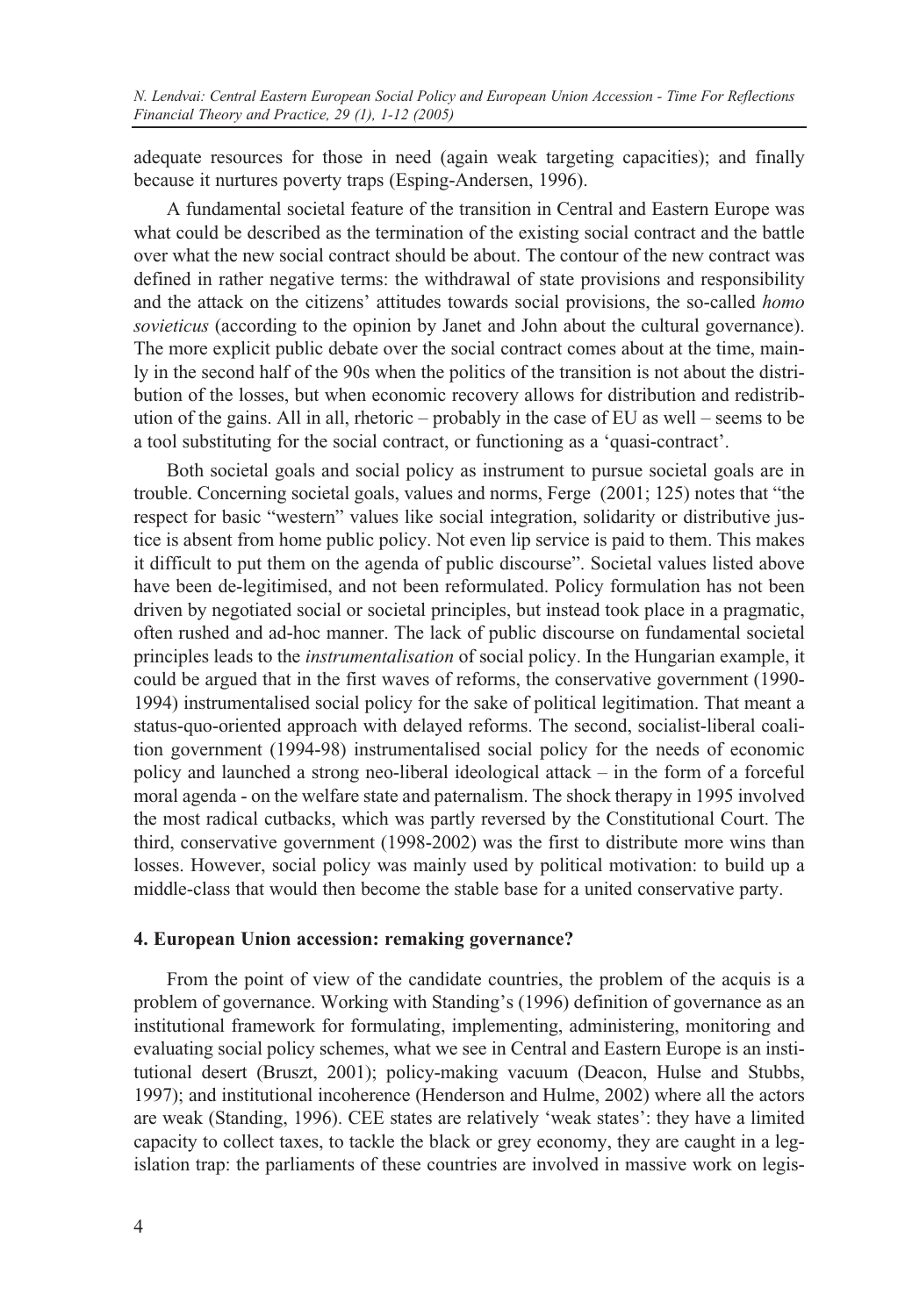*N. Lendvai: Central Eastern European Social Policy and European Union Accession - Time For Reflections Financial Theory and Practice, 29 (1), 1-12 (2005)*

lation, which puts a heavy burden on the whole horizon of the policy-making machinery, creating a weak regulatory state. As a result there are insufficient capacities to follow up, evaluate, and monitor the implementation of even major legislation. As argued by Standing on tripartite governance, but which could equally be applied to fields such as the pension or health reforms during the transformation process: 'all institutions are weak, and as such the scope for binding agreements between the contending interest groups is limited and fragile' (Standing, 1996:249). Wagener (2002:172), reviewing the welfare states in transition, comes to similar conclusions. The weak institutional capacities and weak social policy governance have a number of implications: they highlight performance gaps as well as set the framework and the institutional capacities of social actors to participate in the accession process. The performance gap, a fundamental yet neglected feature of post-communist social policy, refers to a general discrepancy between legislation and implementation (European Parliament, 1998; Avdagic, 2001; Vaughan-Whitehead, 2003; Sotiropoulos, Neamtu and Stoyanova, 2003) with the implication that looking at laws alone therefore gives us few guidelines to actual practice.

Beside institutional concerns, another set of issues related to the economic costs, financial assistance and redistribution aspects is crucial to understanding the accession and enlargement processes. The heading of this section refers to an issue-cleavage between competitiveness versus social considerations and their conflicting discourses. The revisited nature of the 'economic' versus the 'social' is twofold. On the one hand, it is revisited at the European level: among many others, Kleinman (2002) argues that there seems to be a 'genuine ambiguity' in the EU documents between the social agenda of high social standards and quality of life, and on the other hand economic competitiveness and the deregulatory economic agenda. Even before enlargement became an issue, the EU spoke two languages: the language of competitiveness and the language of social Europe. CEE countries and post-transitional social policies are also fairly familiar with similar welfare debates. In the post-communist context this meant a cleavage between the 'premature welfare state' and the promotion of competitiveness versus arguments for the importance of the social commitments by the governments to meet social needs that resulted from the adverse economic consequences of the regime change. Enlargement has done little to reconcile the social and economic agendas.

The unresolved and conflictual messages that accession has produced, coupled with the dominance of economic considerations and the neglect of social issues, will very likely increase social inequalities in the candidate countries, but also produce 'double losers' (Inotai, 2000): social groups who suffered from the economic consequences of the regime change due to age, qualifications, or ethnicity, and will increase their disadvantages during the accession. CEE accession countries, however, are likely to face two fundamental challenges posed by transformation, European integration and globalization. First, accession countries are likely to suffer greatly from the anticipated erosion of the sovereignty and autonomy of their states. Second, the lack of both 'consensual social partnership' and cultural and social infrastructure of 'neo-corporatist interest intermediation', consensus building and the 'institutional desert' (Bruszt, 2001) makes CEE countries even more vulnerable to globalization and EU integration. Taking into account the argument made by institutionalist economists and sociologists, CEE countries have rel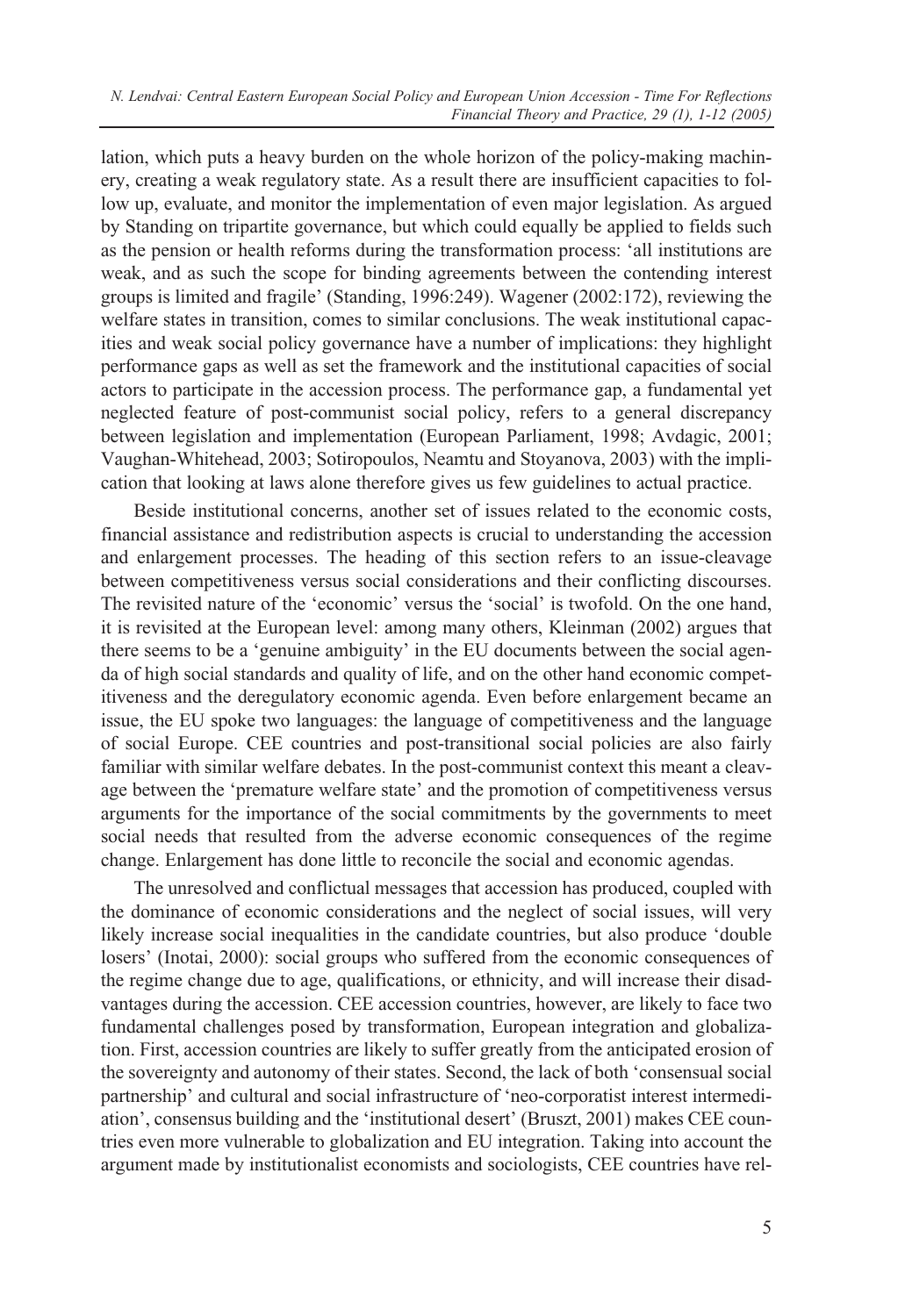atively 'weak states'. This limits state capacity to: (a) uphold general rights and create a predictable policy environment; (b) prevent the use of state institutions by powerful private (and international) groups to redistribute wealth and opportunities; and (c) regulate relations between economic and social actors in a balanced way (Bruszt, 2000).

## **5. European Union as neology and time travel: linguistic and conceptual mapping in the remaking of social policy**

Krémer (2004) describes EU social policy as a *neology* and as a *neutralised language umbrella*, developed by 'Eurocrats' in order to be able to reach a wide consensus among diverse stakeholders. Indeed, the neological 'face' of the EU social policy is a very relevant feature of the formation of a supranational social policy from the standpoint of the new Member States, because terms such as social exclusion, social inclusion, gender mainstreaming, social cohesion and policy coordination are highly novel to these countries. The consensual understanding of these terms is the result of decades of political, economic and welfare state development (Szalai, 2002) which the newcomers have not been part of. However, as Szalai argues, it is not only a matter of 'phase and time delay' (Krémer, 2003), and the nature of the catch-up is not only legal harmonisation and the adoption of the new language in itself - in the post-communist context, even before a developed welfare state can emerge, the necessary reform of it is coming on the agenda (Szalai, 2002). For these countries the discourse on social exclusion is arriving on the agenda before a poverty discourse has had time to evolve; the workfare agenda comes in before they develop a strong sense of social citizenship; they face third-way issues before exploring in any meaningful sense the first two; governance is being talked about when these countries think in terms of Governments. One of the biggest challenges for Central and Eastern European countries is how to cope with such 'indigestible' terms and ideas and whether they can productively go through a '*time travel'*.

Concepts and ideas such as social inclusion, cohesion, mainstreaming, joint governance, partnership, social dialogue are all terms that are culturally and historically embedded in decades of western European welfare state development. Some of these terms such as gender inequalities, social partnership and joint governance, or even social exclusion and poverty have been silenced as policy issues due to political reasons, even long after 1989. *Silences* manifest themselves in languages. Many countries for example do not have their own indigenous term for social inclusion. In Hungary, the National Action Plan for social inclusion (NAP/incl) 2004-2006 translated itself as National Action Plan for 'Togetherness', partly because inclusion does not have a consensual translation, and partly because the term (inclusion) used by the Joint Inclusion Memorandum (JIM), which precedes NAP, was claimed to indicate a hierarchical relation between those who include and the included. The term social exclusion has also generated debates over whether social exclusion implies an active exclusion by somebody (like the state), or people just happen to be excluded. In Hungary, during the preparation of the JIM, there has been some political resistance to use of the active form of the verb exclusion, because they argued that 'nobody excludes anybody in Hungary'.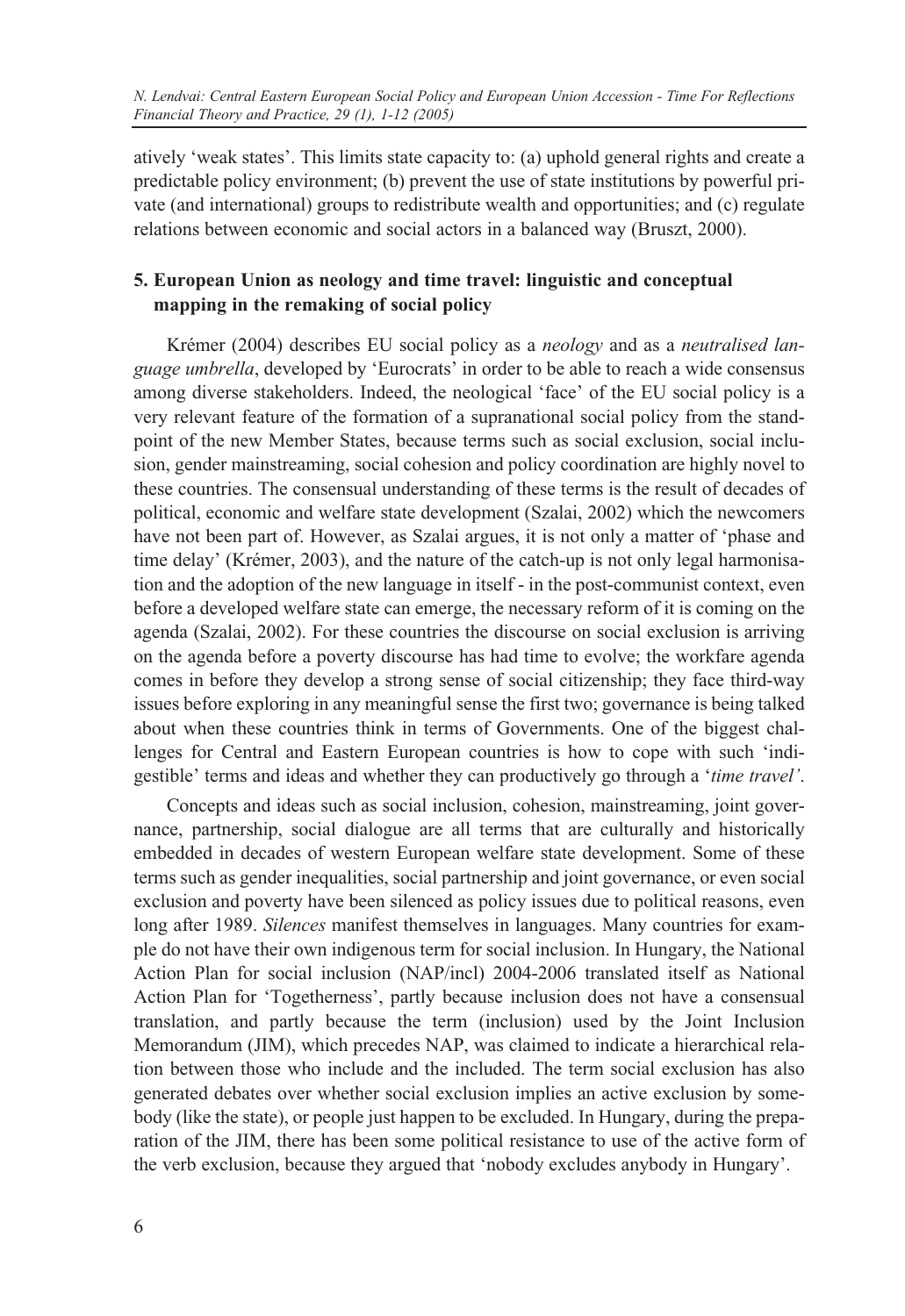### **6. The European mirror: five key elements of post-communist social policy governance**

European Union accession, with its main instruments such as the open-method of co-ordination (OMC) and the Structural Funds challenge at least 5 key elements of postcommunist social policy governance. These are: rigid budget structure, 'messy contracts', broken policy cycles, weak social dialogue, and weak or absent statistical data.

Structural problems of the budget are strong communist legacies. The central budget is 'sectorally' based and distributed among Ministries. The system discourages interministerial cooperation and coordination. Some important issues fall out of the budgeting and the focus of ministries because they would need cross-sectoral cooperation (i.e. tax credits incentivising employment, school social work, voluntary work, corporate social responsibility, community work, social housing, or adult education issues). Public spending is not confronted with efficiency or efficacy criteria for they are not monitored or evaluated.

"Messy contracts" can be directly linked to budgeting and to the financial techniques used in post-communist Europe. I refer to messy contract to describe the type of social care and social assistance governance where there is an implicit logic between central government (funder) and service providers and managers of social assistance (mostly local self-governments). The 'messiness' of the contract is that there is a shortage of available funds to run social assistance and basic social care, therefore the capitation grants are insufficient, as exchange services are not provided, despite the legal obligation. Services are not provided, the assistance capitation grant is often used for other non-social purposes, but the central government does not enforce the implementation of laws, nor does it set quality standards or monitor service provisions. Regional inequalities and lack of access to basic social services have only recently been documented mainly in the JIMs.

Broken policy cycles are also a fundamental feature of social policy-making in Central and Eastern Europe, meaning that key elements of policy-making were missing. Until the very end of the 1990s in most countries the ministry responsible for social policy did not have a strategic unit. Agenda-setting and policy formation processes are random and ad-hoc. Implementation is often missing; evaluation and monitoring are very rarely applied. Non-governmental actors find a point at which to intervene and to participate with difficulty, not least because partnership and dialogue paths are not always institutionalised either. This leads to fragmented decision-making structures, but also to dual realities of formal and informal arrangements, practice and policies.

Weak or absent statistical data are also not only a technical matter. Missing data often means lack of action. Data imply a need for action, because "we do not measure things except when we want to change them or change our behaviour in response to them" (Stone, 2002:167). Statistical data are reflexive of knowledge. CEE countries however, have little or no data on the main social target groups such as the Romany, people living with disabilities, or the homeless. The EU's efforts to produce common indicators have an important role in calling for improving social statistics, to facilitate knowledge production to bring previous policy silences into voice.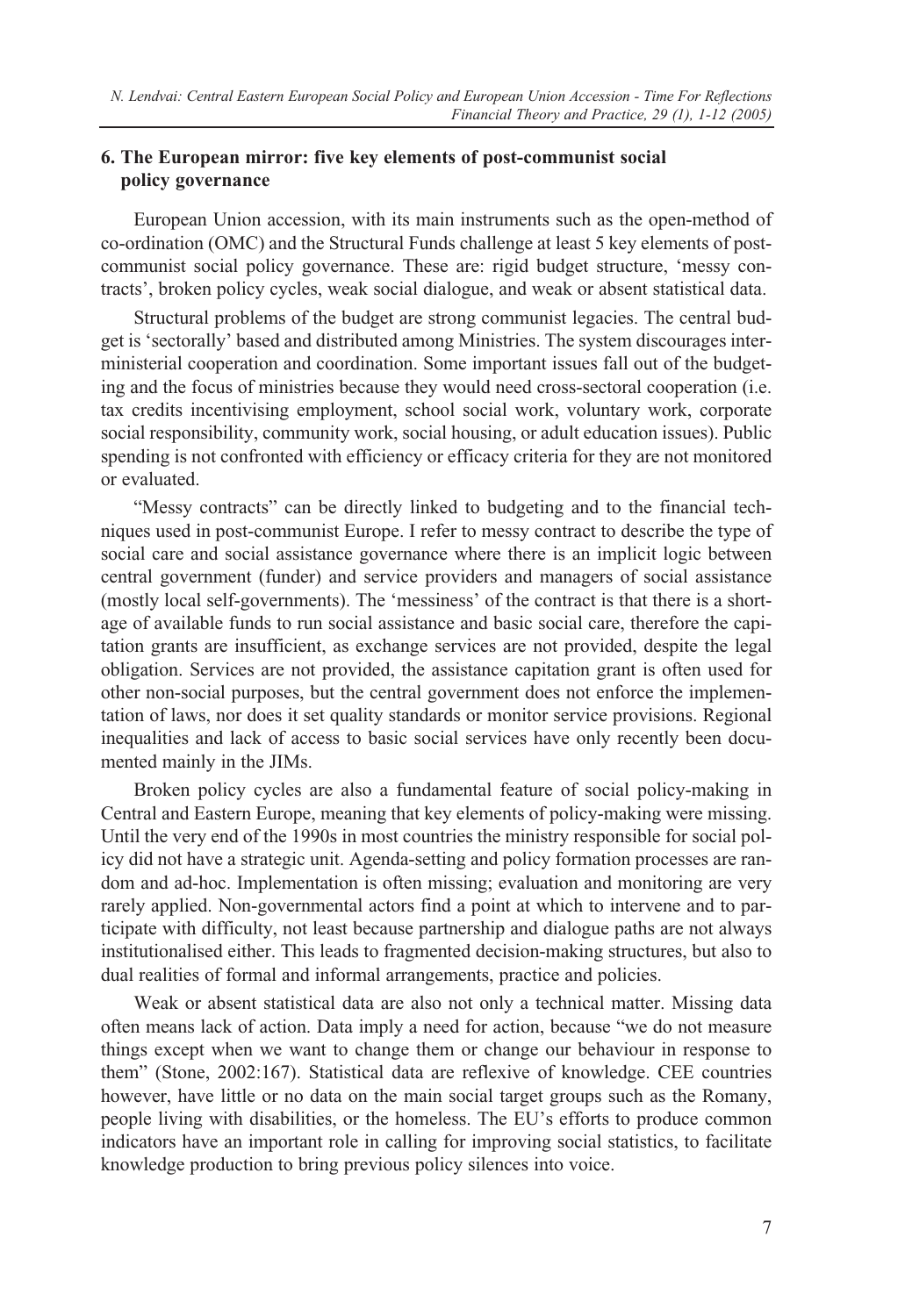*N. Lendvai: Central Eastern European Social Policy and European Union Accession - Time For Reflections Financial Theory and Practice, 29 (1), 1-12 (2005)*

In this framework cooperation and coordination are almost impossible. Ministries are trying to maximise their own available funds, therefore there is a disincentive to share funds and responsibility. Issues are divided in a clear-cut way. No surprise then that the JIMs call for introducing cooperation between welfare and employment services, between social workers and health professionals, education and social services, social and regional development. Sectoralism is also apparent in the Structural Funds measures, and it is hugely difficult to design an intersectoral measure. In Hungary for example the Human Resource Development Operational Programme does not contain a single measure that is cross-sectoral. This also results in duplication of services, since, for example, employment services instead of cooperating with local social services, create their own 'psycho-social' counselling services. The massive institutionalisation that took place in the last 5 years in these countries in the field of equal opportunities, social exclusion, regional development, e-inclusion and employability could well – without enhanced cooperation and the strengthening the governance capacities for coordination - result in overcomplicated nexus of services incomprehensible to citizens and wasteful in terms of public funds.

The transition in Central and Eastern Europe can be characterized as a state formation, which is 'rapid, taking place over decades rather than centuries, and as yet has not reached a stable outcome', which, moreover, is 'influenced by unique international pressures' (Grzymala and Luong, 2002:531). These factors (i.e. the weakness of statehood, and the volatile nature of states in the hyper-rapid process of state building) may support the argument that accession countries are going to be less likely to resist the loss of sovereignty and autonomy of national social policy than were current member states. One couldn't agree more with Ferrera and Boeri (2001:88), who argue that what EU social policy needs is the exchange of ideas and encouragement of coordination among the social policies of the member states, while the 'EU should insist more on monitoring, assessment and benchmarking thereby stimulating better management of public resources in various countries'; and the gradual introduction of a pan-European safety net preventing forms of extreme poverty.

#### **7. Conclusion**

Social policy is not a national business any more. New actors, new stakeholders, and new voices are heard. New actors bring new meanings and new discourses whereby some actors are empowered while others get marginalized. However, Europeanization and the transformation of post-communist social policy governance is not an unproblematic process. Let's make it clear, it is not just learning, and deliberation, it is also politicking, new issue cleavages and in same cases silencing take place. But in order to explore those implicit processes much more research and recognition are needed to realise that accession puts a mirror both in front of EU and post-communist social policy.

Central and Eastern European countries need a stronger European vision on social policy, both by hardening the core social-policy competences at EU level, and by softening and extending soft social policy, promoting policy learning and improving social policy governance.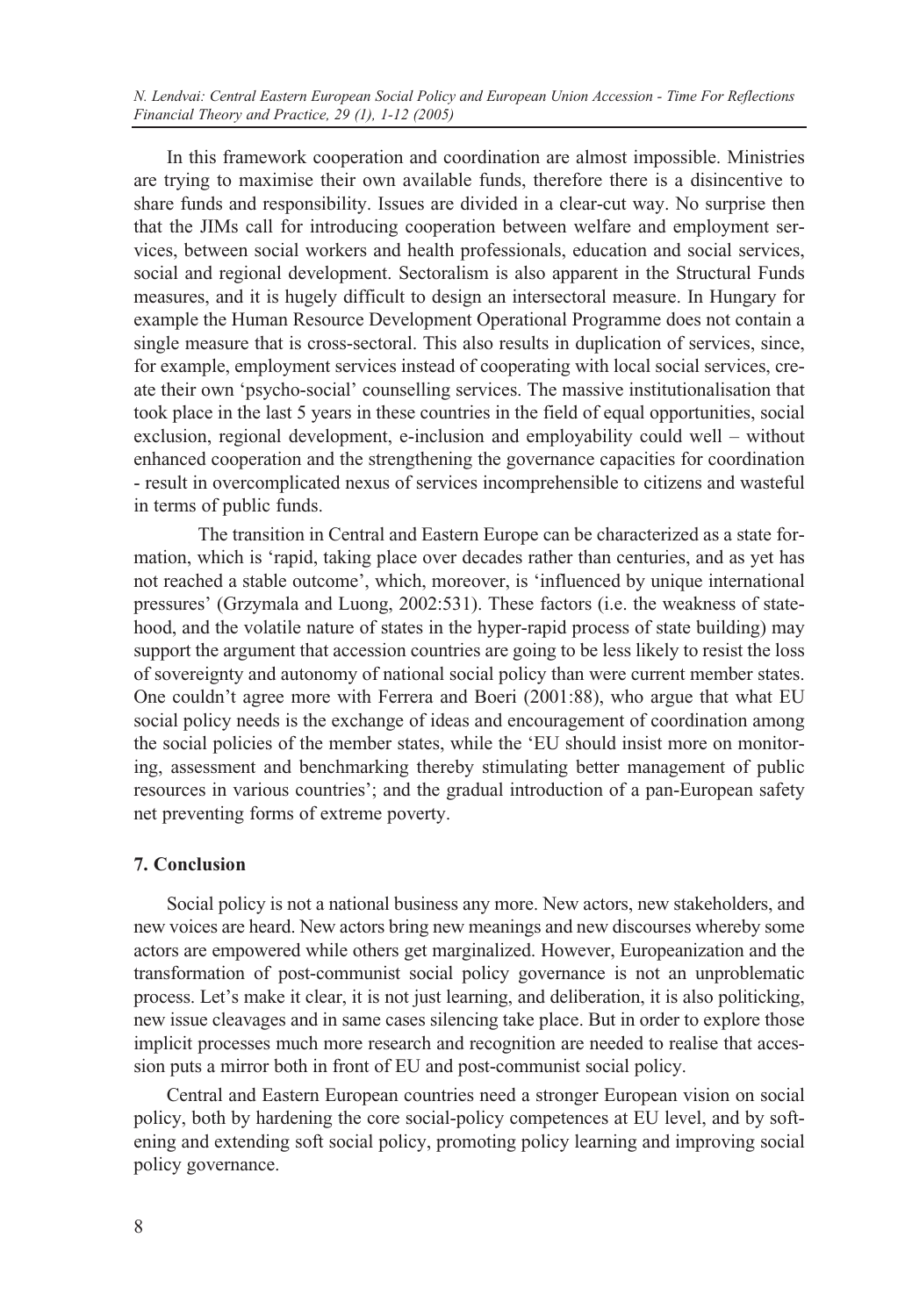#### LITERATURE:

**Avdagic, S., 2001.** *Social dialogue and the European Union accession.* Research Report. Budapest: OSI.

**Belke, A. and Hebler, M., 2001.** "Social policy and eastern enlargement of the EU: labour market impacts for the accession countries". *Journal for Institutional Innovation, Development and Transition*, (5), 48-59.

**Borrás, S. and Jacobsson, K., 2004.** "The open method of co-ordination and new governance patterns in the EU". *Journal of European Public Policy,* 11 (2), 185-208.

**Brusis, M., 2000.** "Internal problems of the European Union that might obstruct an enlargement toward the east" in: H. Tang, ed. *Winners and losers of EU integration, policy issues for central and eastern Europe*. Washington, D.C.: The World Bank, 265-290.

**Bruszt, L., 2002.** "Making markets and eastern enlargement: diverging convergence". *West European Politics, Special Issue 2*, (1), 121-141.

**Bruszt, L., 2001.** *Market making as state making: constitutions and economic development in post-communist eastern Europe* [online]. Available from: [www.columbia.edu/cu/iserp/itcs/nsf/papers/statemaking.pdf].

**Carmel, E., 2004.** "Governance and the constitution of a European social" in J. Newman, ed. *Remaking governance.* Bristol: Policy Press, forthcoming.

**Cvijetic, S., 2001.** *The enlargement of the European Union: from inevitability without a timetable to the policy conundrum and back.* Vienna ; Paris: ICCR-IFS-CIR.

**Daly, M., 2003.** "Governance and social policy". *Journal of Social Policy,* 32 (1), 113-128.

**De la Porte, C. and Deacon, B., 2002.** "Contracting companies and consultants: The EU and the social policy of accession countries". *GASPP Occasional Paper,* No. 9.

**De la Porte, C., Pochet, P. and Room, G., 2001.** "Social benchmarking, policy making and new governance in the EU". *Journal of European Social Policy,* 11 (4), 291-307.

**Deacon, B., Hulse, M. and Stubbs, P., 1997.** *Global Social Policy.* London: SAGE Publications.

**Deacon, B., 1998.** "Global and regional agencies and the making of post-communist social policy in eastern Europe" in: M. Rhodes and Y. Meny. *The future of european welfare. A new social contract?* London: Macmillan Press, 204-227.

**Deacon, B., 2000.** "Eastern european welfare states: the impact of the politics of globalisation". *Journal of European Social Policy,* 10 (2), 146-161.

**Drulak, P., Cesal, J. and Hampl, S., 2003.** "Interactions and identities of Czech civil servants on their way to the EU". *Journal of European Public Policy*, 10 (4), 637- 654.

**Ekiert, G. and Zielonka, J., 2003,** "Academic boundaries and path dependencies facing the EU's Eastward Enlargement". *Eastern European Politics and Society, Special Issue: The Next Great Transformation – the EU Eastward Enlargement*, 17 (1), 3-19.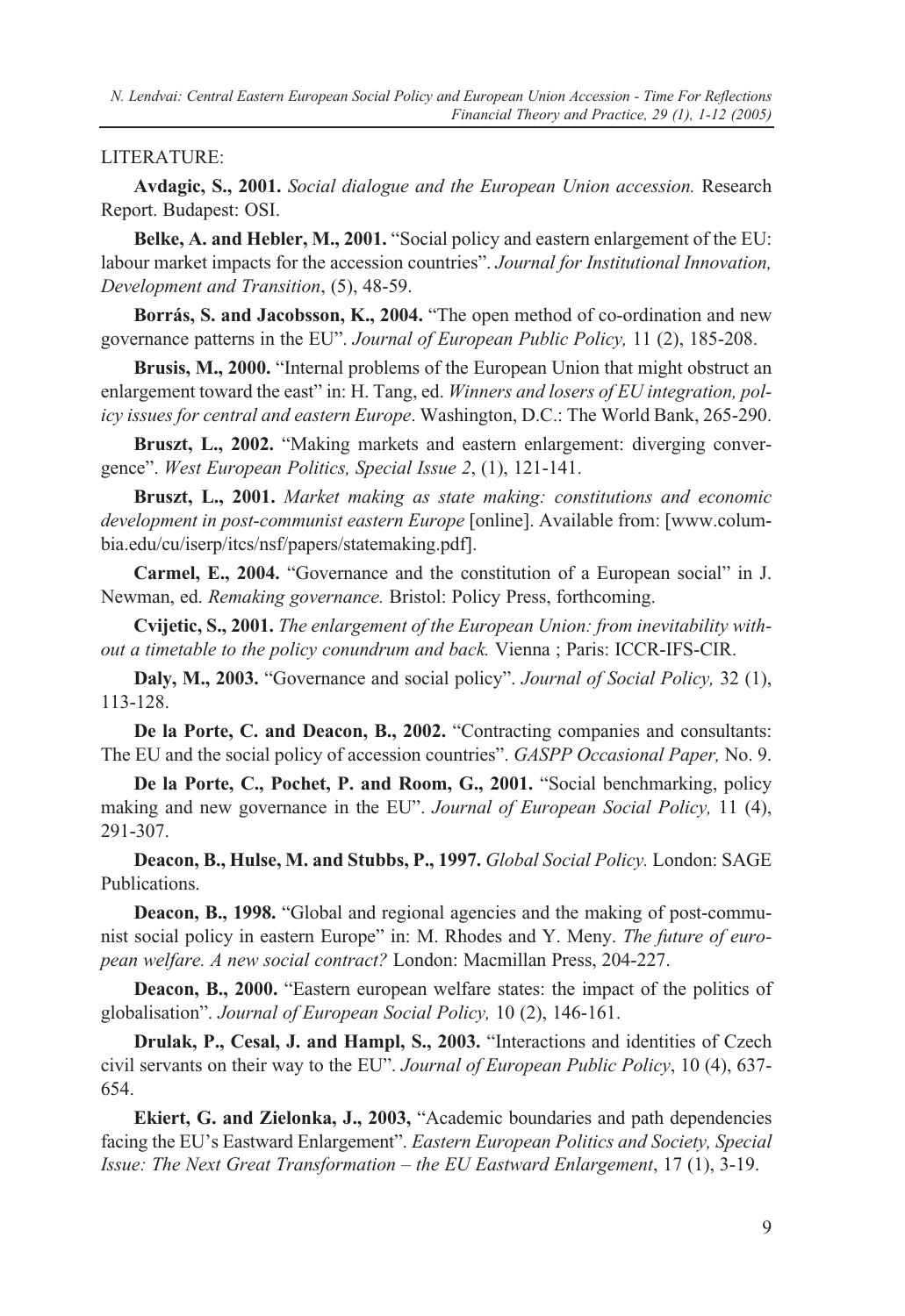*N. Lendvai: Central Eastern European Social Policy and European Union Accession - Time For Reflections Financial Theory and Practice, 29 (1), 1-12 (2005)*

**Esping-Andersen, G., 1996.** "Positive-sum solutions in a world of trade-offs?" in: G. Esping-Andersen, ed. *Welfare States in Transition*. London: SAGE Publication, 256- 267.

**Ferge, Zs. and Tausz, K., 2002.** "Social security in Hungary: a balance sheet after twelve years". *Social Policy and Administration,* 36 (2), 176-199.

Ferge, Zs., 1997. "A central European perspective on the social quality of Europe" in: W. Beck, J. G. L. van der Maesen and A. Walker, eds. *The social quality of Europe.* Bristol: The Policy Press.

**Ferge, Zs., 2001.** "European Integration and the reform of social security in the accession countries". *Journal of Social quality*, 3 (1-2), 9-25.

**Ferrera, M. and Boeri, T., 2001.** "'EU social policies: challenges and opportunities for Italy". *The International Spectator,* 36 (3), 77-88.

**Grzymala, A. and Luong, B., 2002.** "Reconceptualizing the state: lessons from post- communism". *Politics and Society,* 30 (4), 529-554.

**Guillén, A., Álvarez, S. and Adão E. Silva, P., 2002.** *European Union membership and social policy: the Spanish and Portuguese experiences*. Paper for the inaugural ESPANET conference, Copenhagen, 13-15 November, 2003.

**Gyulavári, T. and Nagy, K., 2000.** "Social policy and employment affairs in the European Union" in *European Union enlargement and the open society agenda: local government and public administration.* London: OSI/LGI Studies, 109-121.

**Gyulavári, T. and Krémer, B., 2004.** "Európai Szociális Modell?". *Esély,* (2), 3-25.

**Inotai, A., 2000.** "The Czech Republic, Hungary, Poland, the Slovak Republic, and Slovenia" in: H. Tang, ed. *Winners and losers of EU integration, policy issues for central and eastern Europe.* Washington, D.C.: The World Bank, 17-52.

**Kovács, J., 2002.** "Approaching the EU and reaching the US? Rival narratives on transforming welfare regimes in east-central Europe". *West European Politics Special,* 2 (1), 175-205.

**Krémer, B., 2003.** *Uniós politikák és Nemzeti Akciótervek a szegénység és a társadalmi kirekesztettség elleni küzdelemre.* Budapest: Miniszterelnöki Hivatal Kormányzati Stratégiai Elemzõ Központ.

**Leibfried, S., 2000.** "National welfare states, european integration and globalization: a perspective for the next century". *Social Policy and Administration,* 34 (1), 44- 63.

**Leibfried, S. and Pierson, P., 1995.** *European social policy: between fragmentation and integration.* Washington D.C.: Brookings Institution.

Lelkes, O., 2000. "A great leap towards liberalism? The Hungarian welfare state". *International Journal of Social Welfare,* (9), 92-102.

**Lippert, B., Umbach, G. and Wessels, W., 2001.** "Europeanisation of CEE executives: EU membership negotiation as a shaping power". *Journal of European Public Policy,* 8 (6), 980-1012.